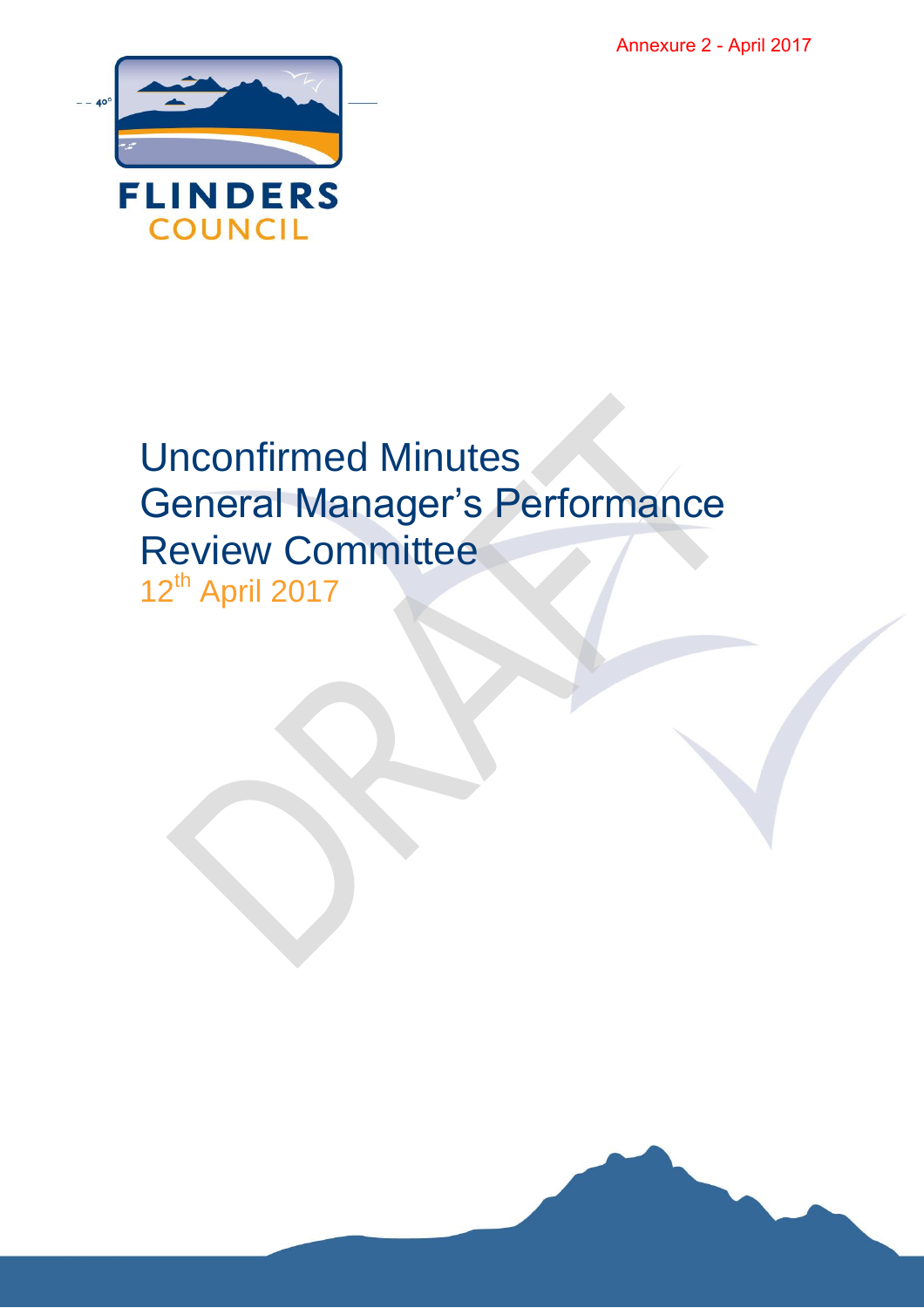# GENERAL MANAGER'S PERFORMANCE REVIEW **COMMITTEE**

## UNCONFIRMED MINUTES

| DATE:             | Wednesday, 12 <sup>th</sup> April, 2017 |
|-------------------|-----------------------------------------|
| <b>VENUE:</b>     | Council Offices, Whitemark              |
| <b>COMMENCED:</b> | $1.30 \,\mathrm{pm}$                    |

Note the change of venue with agreement of attendees from the Furneaux Arts and Entertainment Centre to the General Manager's Office (vacant for the day).

#### PRESENT

Mayor Carol Cox Cr Ken Stockton Cr Gerald Willis Jason Vuddamalay, Searchlight Group (via phone) 1.54 pm – 2.19 pm

#### **APOLOGIES**

Nil

### STAFF IN ATTENDANCE

Nil

#### CONFIRMATION OF MINUTES

Moved: Cr G Willis Seconded: Cr K Stockton That the Minutes from the General Manager's Performance Review Committee held on the  $8<sup>th</sup>$  June 2016 be confirmed.

Carried Unanimously For: Mayor C Cox, Cr G Willis and Cr K Stockton

### DECLARATION OF PECUNIARY INTEREST

Nil

#### Moved: Cr G Willis Seconded: Cr K Stockton

That the Committee suspends the provisions of Section 22 in accordance with Section 22 (9) of the Local Government (Meeting Procedures) Regulations 2015, for this meeting.

Carried Unanimously For: Mayor C Cox, Cr G Willis and Cr K Stockton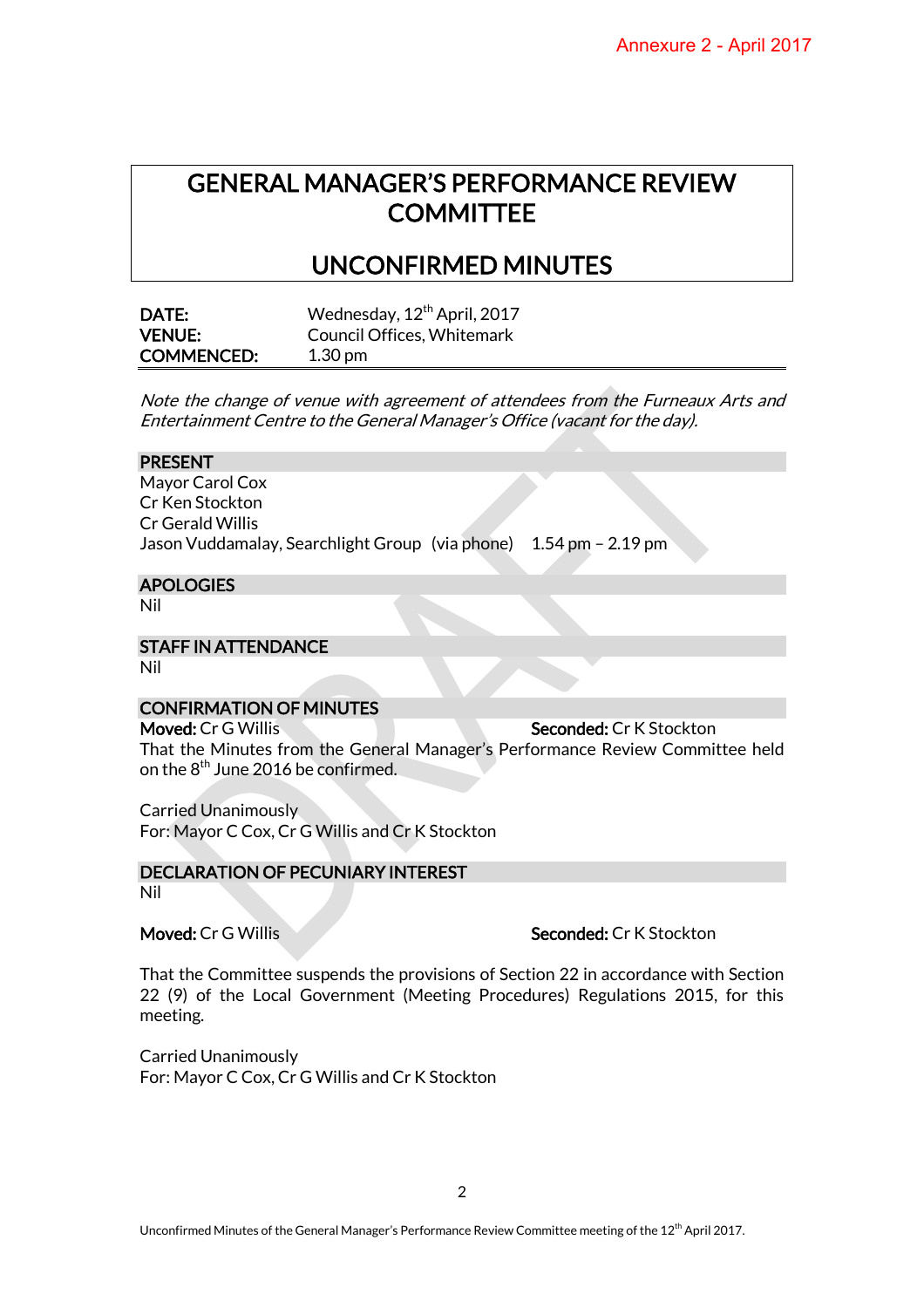### Item A1: Probationary Performance Review

| <b>ACTION</b>            | <b>Decision</b>                                    |
|--------------------------|----------------------------------------------------|
| <b>PROPONENT</b>         | Committee Chair, Cr Carol Cox                      |
| <b>OFFICER</b>           |                                                    |
| <b>FILE REFERENCE</b>    | PER/1500                                           |
| <b>ASSOCIATED PAPERS</b> | Sample Manager Performance Evaluation (provided by |
|                          | the chair prior to meeting)                        |

#### Information from the Chair

Council at the 16th March Ordinary Meeting of Council passed the following motion and conveyed that action in the open minutes of the meeting:

"58.03.2017 Moved: Mayor C Cox Seconded: Cr K Stockton That Council:

1. Note the information provided to Councillors;

2. Empowers the General Manager's Performance Review Committee to consider and recommend to Council a process(s) to undertake the performance review required prior to the end of the 6 month probation period;

3. Requests the General Manager's Performance Review Committee to develop performance indicators as referred to in Schedule 3 of the employment contract.

CARRIED UNANIMOUSLY (6-0)

For: Mayor Carol Cox, Deputy Mayor Marc Cobham, Cr Chris Rhodes, Cr Peter Rhodes, Cr Ken Stockton and Cr Gerald Willis."

The General Manager, Mr Bill Boehm has been in the position since the 3<sup>rd</sup> of January 2017 and, as per his employment contract, has a 6 month probationary period, with Council able to undertake a review at any time during that period.

Motion 58.03.17 requires this Committee to recommend to Council a process for undertaking this review. In putting forward the recommendation this committee will need to offer reasons for its choice of preferred action.

The recent release of a report into Roxby Downs Council by the South Australian Ombudsman, that was previously unavailable to Council due to confidentiality requirement of the South Australian legal system, makes it important for a full and fair review to occur during the probationary period.

#### VOTING REQUIREMENTS

Simple Majority

#### RECOMMENDATION:

That this Committee develops a recommendation to be taken to the April meeting of Council for consideration.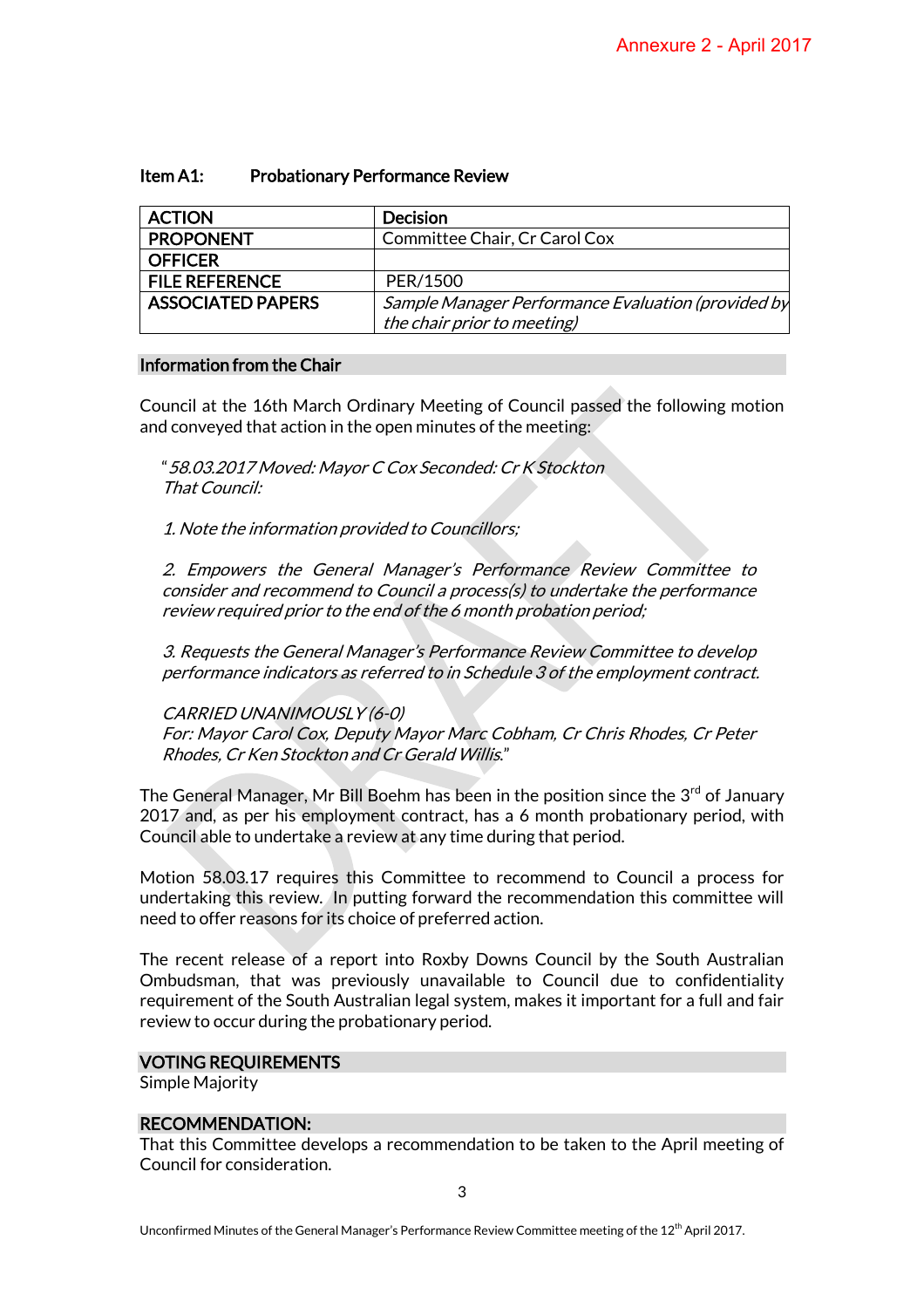### DECISION:

### Moved: Cr K Stockton Seconded: Cr G Willis

That the Committee recommends that subject to review by Searchlight as to its suitability to this situation, the Manager's Performance Evaluation, as attached, forms the basis for the performance review of Bill Boehm during the six month probation period ending the 3<sup>rd</sup> of July 2017.

Carried Unanimously For: Mayor C Cox, Cr G Willis and Cr K Stockton

Note: Jason will respond to the chair, Mayor C Cox on the 18<sup>th</sup> April 2017 with regard to any suggested changes to the proposed survey document.

#### Moved: Cr. G Willis Seconded: Cr K Stockton

That the Committee recommends that Councillors and staff be involved in the survey process for the performance review.

#### Carried Unanimously

For: Mayor C Cox, Cr G Willis and Cr K Stockton

#### Moved: Cr K Stockton Seconded: Cr G Willis

That the committee recommends the following process for the probationary review:

- 1. That a confidential survey process is undertaken, using a survey document based on the Manager's Performance Evaluation document;
- 2. That Councillors, management level staff and staff who work in the council office be invited to complete the confidential survey;
- 3. That the completed surveys be sent directly to Sanjib Roy of the Searchlight Group for correlation and summary back to the General Manager's Performance Review Committee;
- 4. That the process is completed for consideration in Closed Council at the June 15<sup>th</sup> 2017 Ordinary Meeting; and
- 5. That the General Manager's Performance Review Committee manage the process.

Carried Unanimously For: Mayor C Cox, Cr G Willis and Cr K Stockton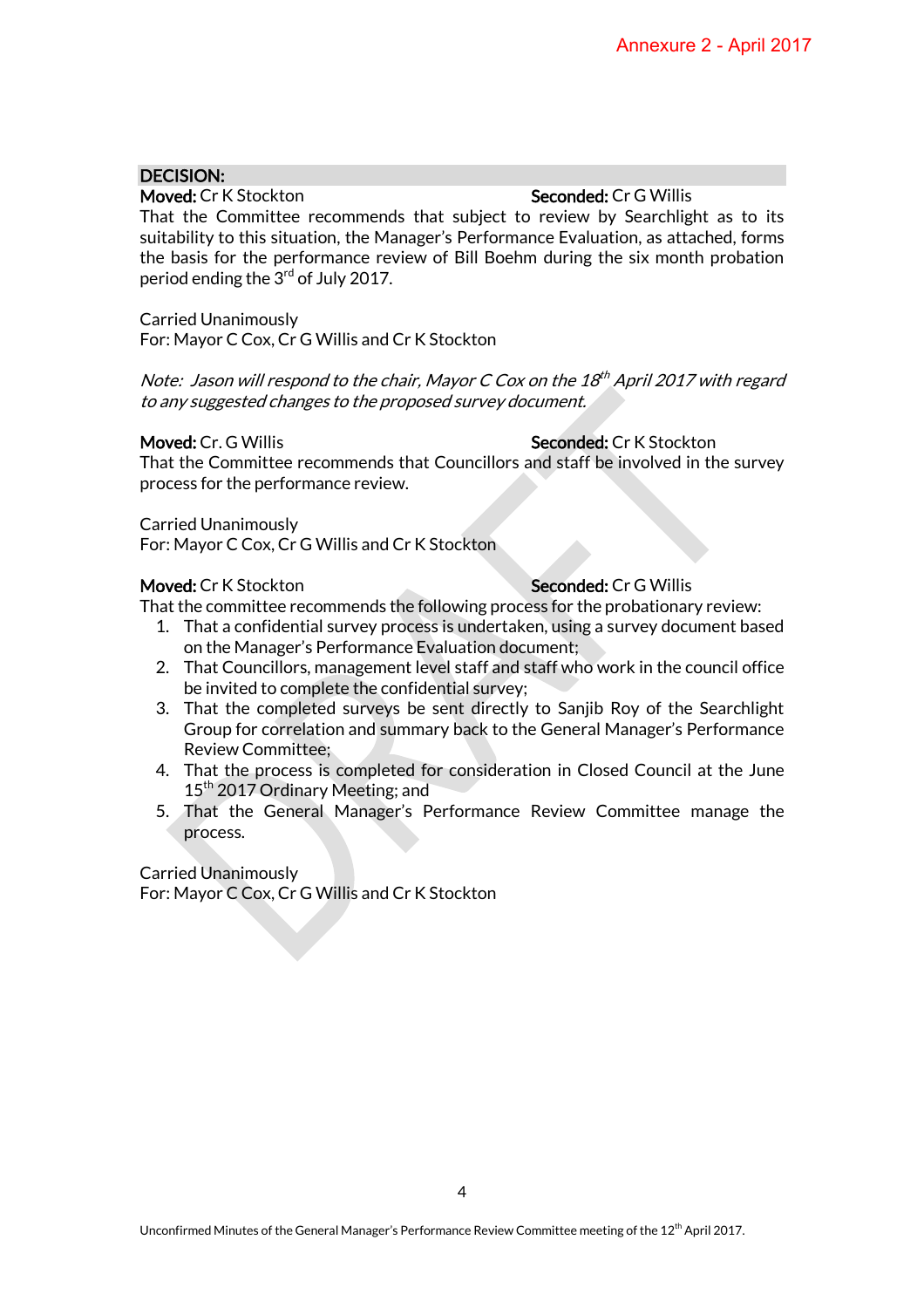#### Item A2: Key Performance Indicators

| <b>ACTION</b>         | Decision                       |
|-----------------------|--------------------------------|
| <b>PROPONENT</b>      | Committee Chair, Cr. Carol Cox |
| <b>OFFICER</b>        |                                |
| <b>FILE REFERENCE</b> | PER/1500                       |
| ASSOCIATED PAPERS     | Nil                            |

#### Information from the Chair

Part 3 of motion 28.03.2017 refers to the development of Key Performance Indicators (KPIs) by the GMPRC:

"58.03.2017

That Council

................

3. Requests the General Manager's Performance Review Committee to develop performance indicators as referred to in Schedule 3 of the employment contract.

#### VOTING REQUIREMENTS

Simple Majority

#### RECOMMENDATION:

That this Committee begins the development of KPIs to be included in Schedule 3 of the contract with the agreement of the General Manager, Mr Bill Boehm.

#### DECISION:

### Moved: Cr G Willis Seconded: Cr K Stockton

That the Committee seeks more information on Key Performance Indicators (KPIs), and holds discussion with Bill Boehm prior to making a recommendation to Council on the KPIs to be applied to Schedule 3 of the General Manager's contract.

Carried Unanimously For: Mayor C Cox, Cr G Willis and Cr K Stockton

#### Meeting Closed: 2.25 pm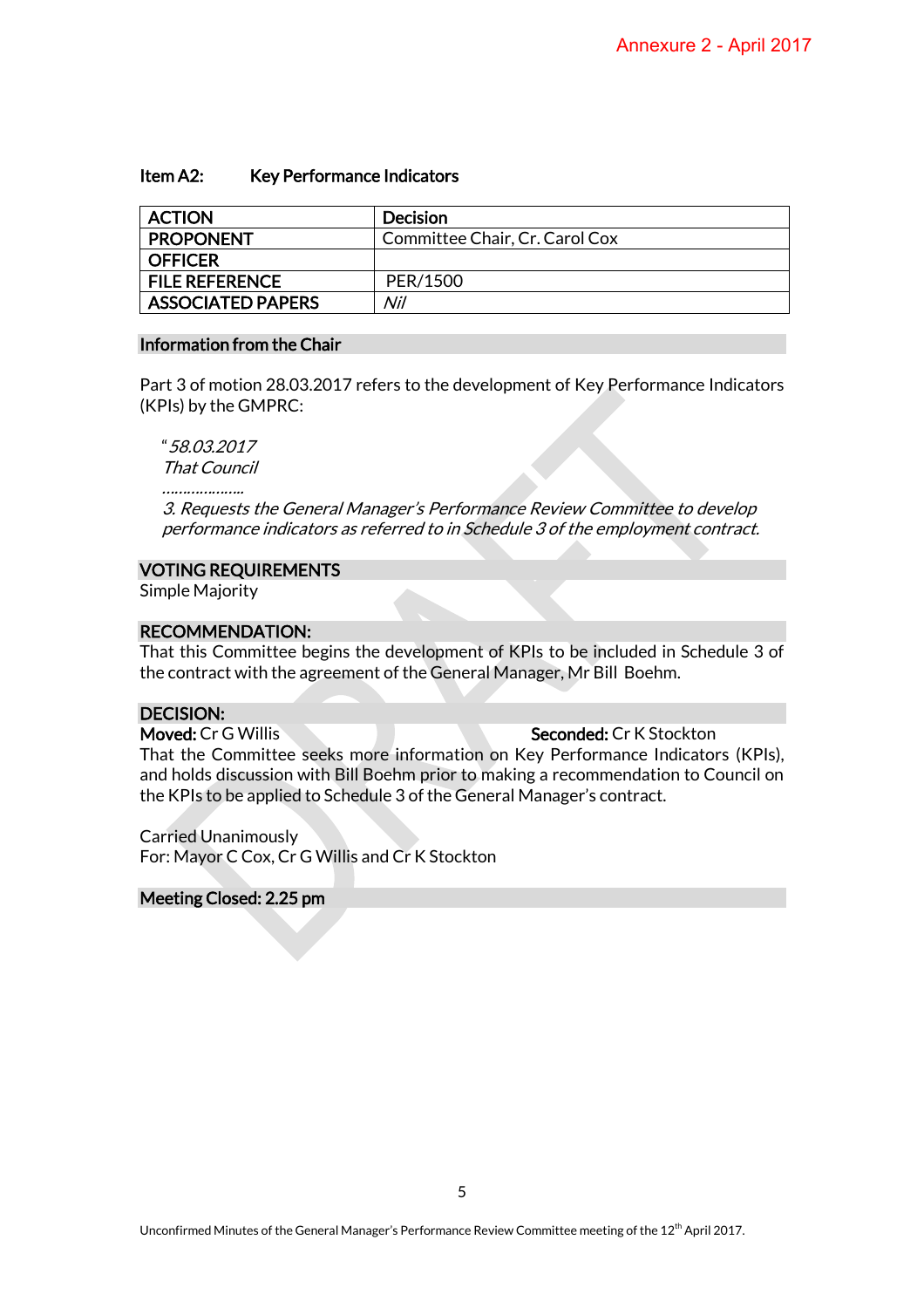### Sample Manager Performance Evaluation<sup>1</sup>

Organization: \_\_\_\_\_\_\_\_\_\_\_\_\_\_

Evaluation period: example to to a set of the set of the set of the set of the set of the set of the set of the set of the set of the set of the set of the set of the set of the set of the set of the set of the set of the

\_\_\_\_\_\_\_\_\_\_\_\_\_\_\_\_\_\_\_\_\_\_\_\_\_\_\_\_\_\_ Elected Body Member's Name

Each member of the elected body should complete this evaluation form, sign it in the space below, and return it to \_\_\_\_\_\_\_\_\_\_\_\_\_\_\_\_\_\_\_\_\_\_\_\_\_\_\_\_\_\_\_\_\_\_\_\_. The deadline for submitting this performance evaluation is \_\_\_\_\_\_\_\_\_\_\_\_\_\_\_\_\_\_\_\_\_\_\_\_\_\_\_\_\_\_\_. Evaluations will be summarized and included on the agenda for discussion at the work session on

Mayor's Signature \_\_\_\_\_\_\_\_\_\_\_\_\_\_\_\_\_\_\_\_\_\_\_\_\_\_\_\_\_\_\_\_\_\_\_\_ Date  $\Box$ 

Elected Body Member's Signature Date Submitted

#### **INSTRUCTIONS**

l

This evaluation form presents ten categories of evaluation criteria. Each category contains a statement to describe a behavior standard in that category. For each statement, use the following scale to indicate your rating of the manager's performance.

**5 = Excellent** (almost always exceeds the performance standard)

**4 = Above average** (generally exceeds the performance standard)

- **3 = Average** (generally meets the performance standard)
- **2 = Below average** (usually does not meet the performance standard)
- **1 = Poor** (rarely meets the performance standard)

Any item left blank will be interpreted as a score of "3 = Average"

This evaluation form also contains a provision for entering narrative comments, including responses to specific questions and any observations you believe appropriate and pertinent to the rating period.

Please write legibly. Leave all pages of this evaluation form attached. Initial each page. Sign and date the cover page. On the date space of the cover page, enter the date the evaluation form was submitted. All evaluations presented prior to the deadline identified on the cover page will be summarized into a performance evaluation to be presented by the elected body to the manager as part of the agenda for the meeting indicated on the cover page.

<sup>&</sup>lt;sup>1</sup> Adapted from City Manager Performance Evaluation, University of Tennessee Institute for Public Service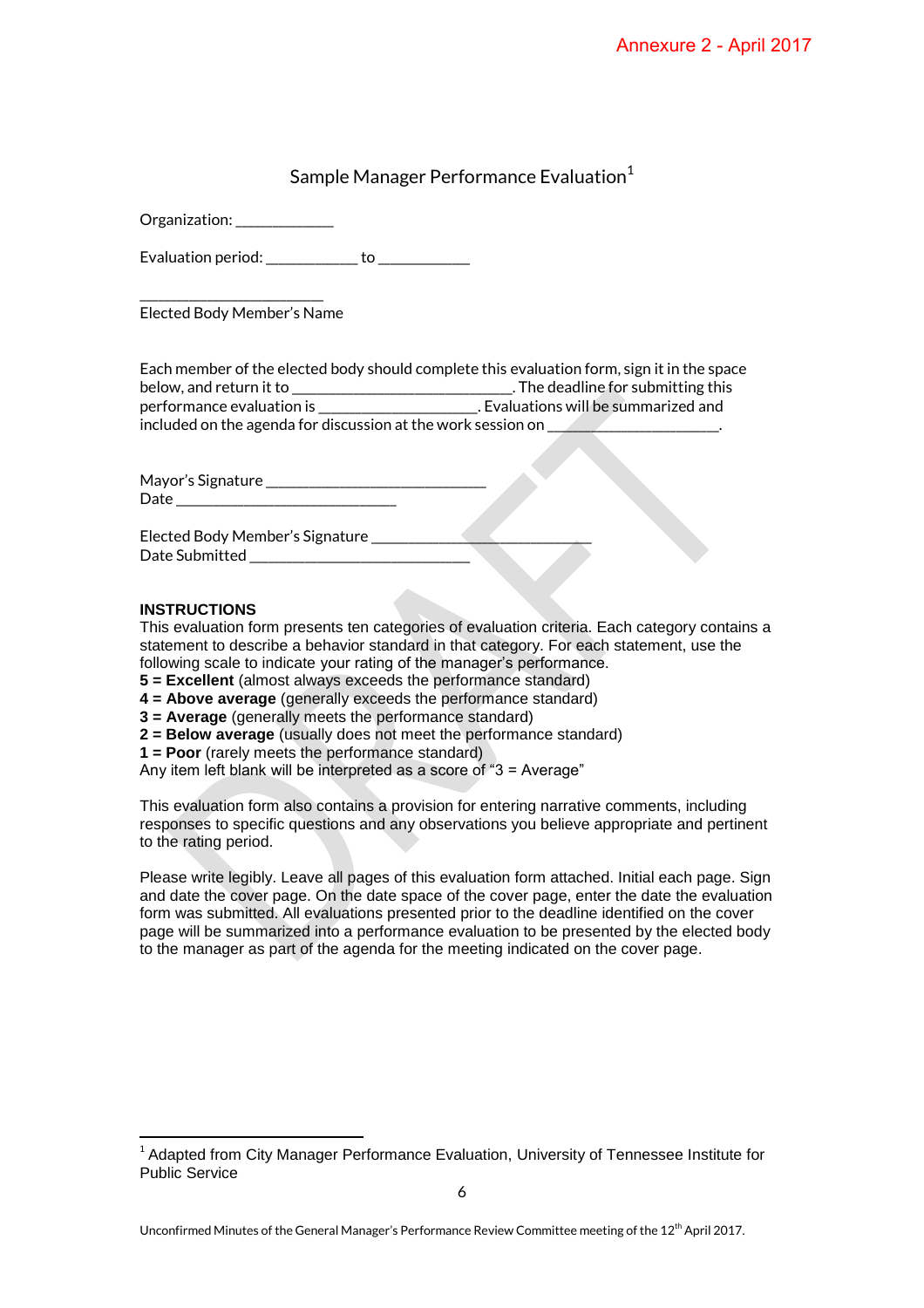#### **PERFORMANCE CATEGORY SCORING**

#### **1. INDIVIDUAL CHARACTERISTICS**

\_\_\_\_\_ Diligent and thorough in the discharge of duties, "self-starter"

\_\_\_\_\_ Exercises good judgment

\_\_\_\_\_ Displays enthusiasm, cooperation, and willingness to adapt

\_\_\_\_\_ Exhibits mental and physical stamina appropriate for the position

\_\_\_\_\_ Exhibits composure, appearance, and attitude appropriate for executive position

Add the values from above and enter the subtotal  $\frac{1}{1}$  ÷ 5 =  $\frac{1}{1}$  score for this category

Initials \_\_\_\_\_

#### **2. PROFESSIONAL SKILLS AND STATUS**

- \_\_\_\_\_ Maintains knowledge of current developments affecting the practice of local government management
- **\_\_\_\_** Demonstrates a capacity for innovation and creativity
- \_\_\_\_\_ Anticipates and analyzes problems to develop effective approaches for solving them
- \_\_\_\_\_ Willing to try new ideas proposed by elected body members and/or staff
- \_\_\_\_\_ Sets a professional example by handling affairs of the public office in a fair and impartial manner

Add the values from above and enter the subtotal  $\_\_\,\div$  5 =  $\_\_\_\$ score for this category

#### 3. RELATIONS WITH MEMBERS OF THE ELECTED BODY

- \_\_\_\_\_ Carries out directives of the body as a whole as opposed to those of any one member or minority group
- Sets meeting agendas that reflect the guidance of the elected body and avoids unnecessary involvement in administrative actions
- $\_\_$  Disseminates complete and accurate information equally to all members in a timely manner
- \_\_\_\_\_ Assists by facilitating decision making without usurping authority
- Responds well to requests, advice, and constructive criticism
- Add the values from above and enter the subtotal  $\_\_\_\pm \div 5 = \_\_\_\_\$  score for this category

#### 4. POLICY EXECUTION

\_\_\_\_\_ Implements elected body actions in accordance with the intent of council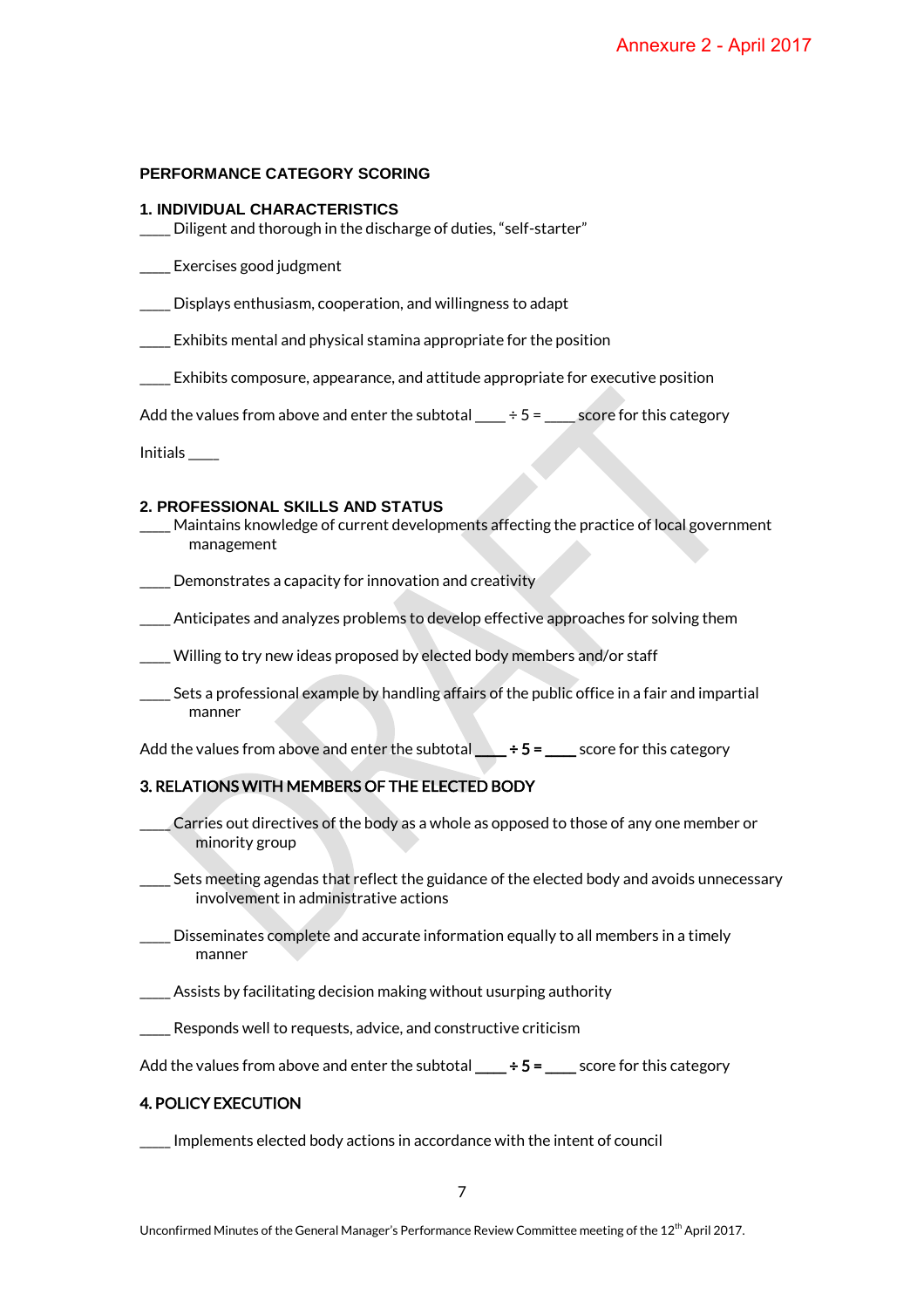| Supports the actions of the elected body, both inside and outside the organization, after a<br>decision has been reached                                        |
|-----------------------------------------------------------------------------------------------------------------------------------------------------------------|
| Understands, supports, and enforces local government's laws, policies, and ordinances                                                                           |
| Reviews ordinance and policy procedures periodically to suggest improvements to their<br>effectiveness                                                          |
| Offers workable alternatives to the elected body for changes in law or policy when an<br>existing policy or ordinance is no longer practical                    |
| Add the values from above and enter the subtotal ____ $\div$ 5 = ____ score for this category<br>Initials____                                                   |
| 5. REPORTING                                                                                                                                                    |
| Provides regular information and reports to the elected body concerning matters of<br>importance to the local government, using the charter as guide            |
| Responds in a timely manner to requests from the elected body for special reports                                                                               |
| Takes the initiative to provide information, advice, and recommendations to the elected<br>body on matters that are nonroutine and not administrative in nature |
| Produces reports that are accurate, comprehensive, concise, and written to their intended<br>audience                                                           |
| Produces and handles reports so as to convey the message that affairs of the organization<br>are open to public scrutiny                                        |
| Add the values from above and enter the subtotal $\_\_\,\div$ 5 = $\_\_\_\$ score for this category                                                             |
| <b>6. CITIZEN RELATIONS</b>                                                                                                                                     |
| Is responsive to requests from citizens                                                                                                                         |
| Demonstrates a dedication to service to the community and its citizens                                                                                          |
| Maintains a nonpartisan approach in dealing with the news media                                                                                                 |
| Meets with and listens to members of the community to discuss their concerns, and strives<br>to understand their interests                                      |
| Makes an appropriate effort to maintain citizen satisfaction with services                                                                                      |
| Add the values from above and enter the subtotal $\_\_\_ \div 5 = \_\_\_\$ score for this category                                                              |
| 7. STAFFING                                                                                                                                                     |
| Recruits and retains competent personnel for staff positions                                                                                                    |
| Applies an appropriate level of supervision to improve any areas of substandard<br>performance                                                                  |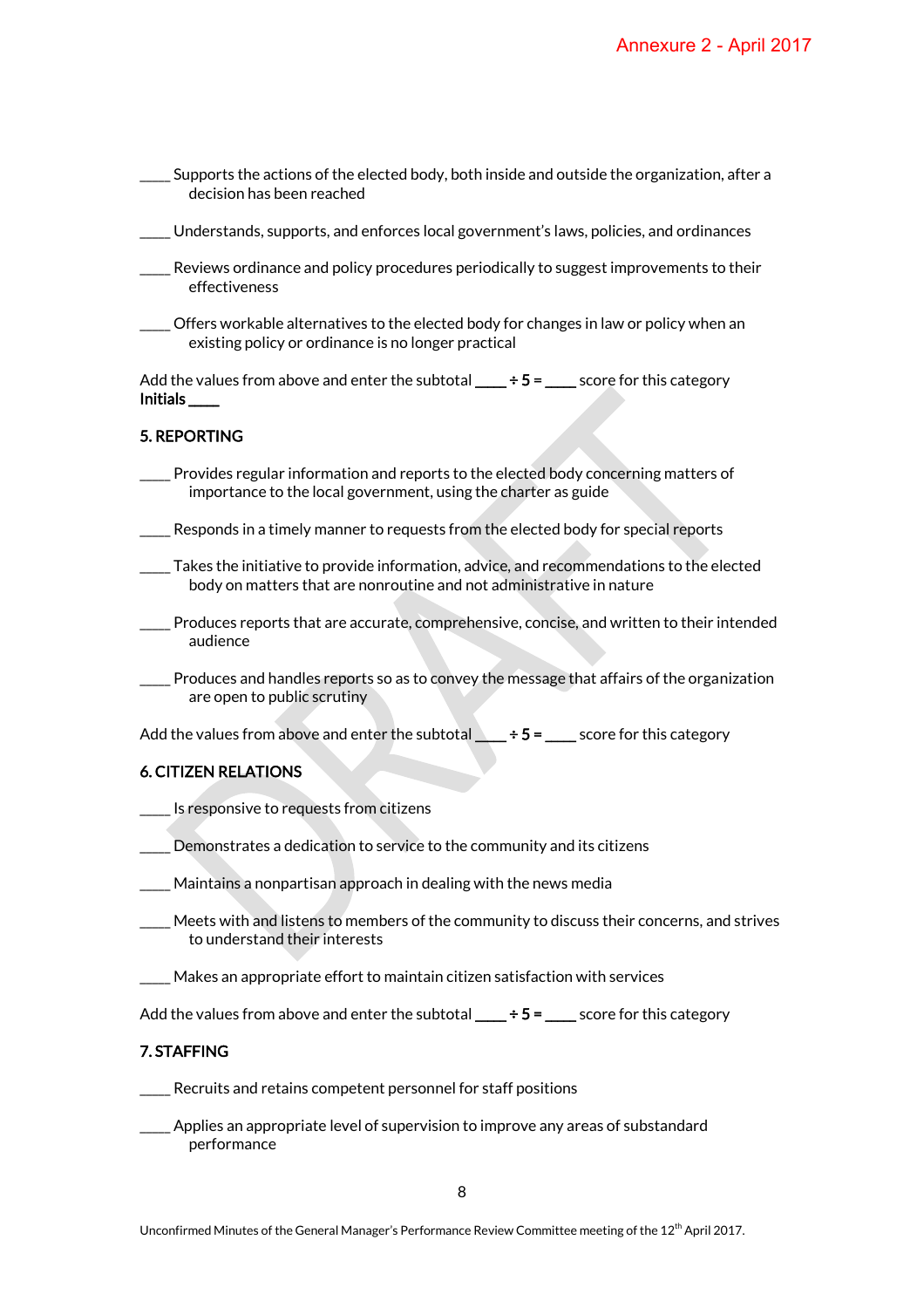\_\_\_\_\_ Stays accurately informed and appropriately concerned about employee relations

- \_\_\_\_\_ Manages the compensation and benefits plan professionally
- \_\_\_\_\_ Promotes training and development opportunities for employees at all levels of the organization
- Add the values from above and enter the subtotal  $\frac{+5}{-2}$  score for this category Initials  $\overline{\phantom{a}}$

#### 8. SUPERVISION

- \_\_\_\_\_ Encourages heads of departments to make decisions within their jurisdictions with minimal manager involvement, yet maintains general control of operations by providing the right amount of communication to the staff
- \_\_\_\_\_ Instills confidence and promotes initiative in subordinates through supportive rather than restrictive controls for their programs while still monitoring operations at the department level
- \_\_\_\_\_ Develops and maintains a friendly and informal relationship with the staff and workforce in general, yet maintains the professional dignity of the manager's office
- \_\_\_\_\_ Sustains or improves staff performance by evaluating the performance of staff members at least annually, setting goals and objectives for them, periodically assessing their progress, and providing appropriate feedback
- \_\_\_\_\_ Encourages teamwork, innovation, and effective problem solving among the staff members

Add the values from above and enter the subtotal  $\_\,\_\,\div$  5 =  $\_\,\_\,\$  score for this category

#### 9. FISCAL MANAGEMENT

- \_\_\_\_\_ Prepares a balanced budget to provide services at a level directed by council
- \_\_\_\_\_ Makes the best possible use of available funds, conscious of the need to operate the local government efficiently and effectively
- \_\_\_\_\_ Prepares a budget and budgetary recommendations in an intelligent and accessible format
- \_\_\_\_\_ Ensures that actions and decisions reflect an appropriate level of responsibility for financial planning and accountability
- \_\_\_\_\_ Monitors and manages fiscal activities of the organization appropriately
- Add the values from above and enter the subtotal  $\_\_\,\div$  5 =  $\_\_\_\$ score for this category Initials

#### 10. COMMUNITY

 $\overline{\phantom{a}}$ 

- \_\_\_\_\_ Shares responsibility for addressing the difficult issues facing the community
- \_\_\_\_\_ Avoids unnecessary controversy
- \_\_\_\_\_ Cooperates with neighboring communities and the county